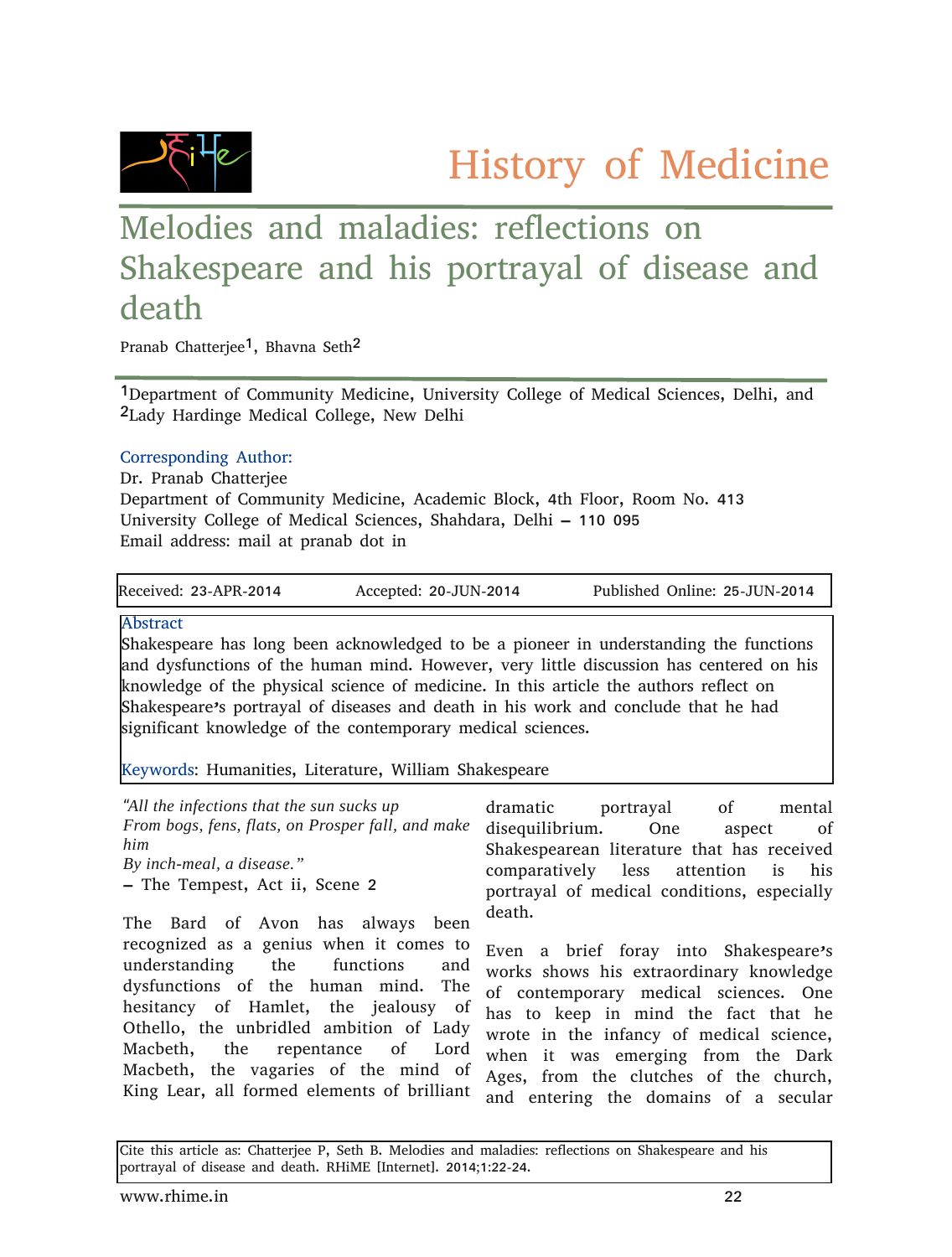science. Shakespeare was generally generous in his portrayal of physicians (aside from the vitriolic Dr. Caius in *The Merry Wives of Windsor*), and showed an inordinate amount of acquaintance with the current medical knowledge. An oftquoted example is Leonato's words from *Much Ado About Nothing*:

*Don Pedro: What! Sigh for a toothache? Leonato: Where is but a humour or a worm.* – Act iii, Scene 2.

While it may seem ridiculous to us that "a humour or a worm" causes toothache, Simpson states that this was the accepted wisdom as professed by John of Gatisden in 1595 in his book *De Corriosone Dentium*.[1]

Shakespearean England was a time of conflicting medical ideologies. The followers of Galen were receding while Paracelsus, the Father of Pharmacology, was gaining ground. In *All's Well That Ends* Well, the conversation about the King's malady discloses this very conflict – clear evidence of Shakespeare's awareness of the emerging philosophies in medicine. Shakespeare knew about goiter and its higher prevalence in mountain-dwellers; this is evident in Gonzalo's reminiscences in The Tempest:

*When we were boys,*

*Who would believe that there were mountaineers Dewlapped like bulls, whose throats had hanging at 'em Wallets of flesh…*

– Act iii, Scene 3

Interestingly, Shakespeare shows an intricate knowledge of anatomy when he mentions pia mater in Troilus and Cressida:

*I will buy nine sparrows for a penny, and his pia mater is not worth the ninth part of a sparrow.* -Act ii, Scene 1

Shakespeare mentions the pia mater in two other places (*Twelfth Night* and *Love's Labour's Lost*). There have been efforts to identify whether Shakespeare chanced upon this knowledge thanks to his publisher, Jaggard, who also published Helkiah Crooke's anatomy books; however, the timeline suggests that this was unlikely.[2] This further bolsters the assumption that Shakespeare actually took the effort to study anatomy and medicine to portray his characters and weave his words with scientific accuracy.

In one of the landmark books on Shakespeare's medical knowledge, Bucknill makes a startling claim: that Shakespeare knew about the circulation of blood well before William Harvey explained it in 1616.[3] In *Julius Caeser*, conventionally believed to be written in 1603, Brutus tells Portia:

*You are my true and honourable wife, as dear to me as are those ruddy drops that visit my sad heart.*

– Act ii, Scene 1

Bucknill feels convinced that this visitation of the heart by "those ruddy drops" is a clear indication that Shakespeare had some idea about the circulation of blood.

Environmental conditions have a large role to play in modulating health. Shakespeare's fascination with water, slime, moulds, floods, and swell also point to the fact that he was aware of the importance of environmental sanitation. In several of his works, including *Titus Andronicus, Othello*, and *Antony and Cleopatra* he uses the word "slime" in a pejorative sense conveying them as environmental feculence.

Mental diseases find a prominent place in Shakespearean works. Lady Macbeth's